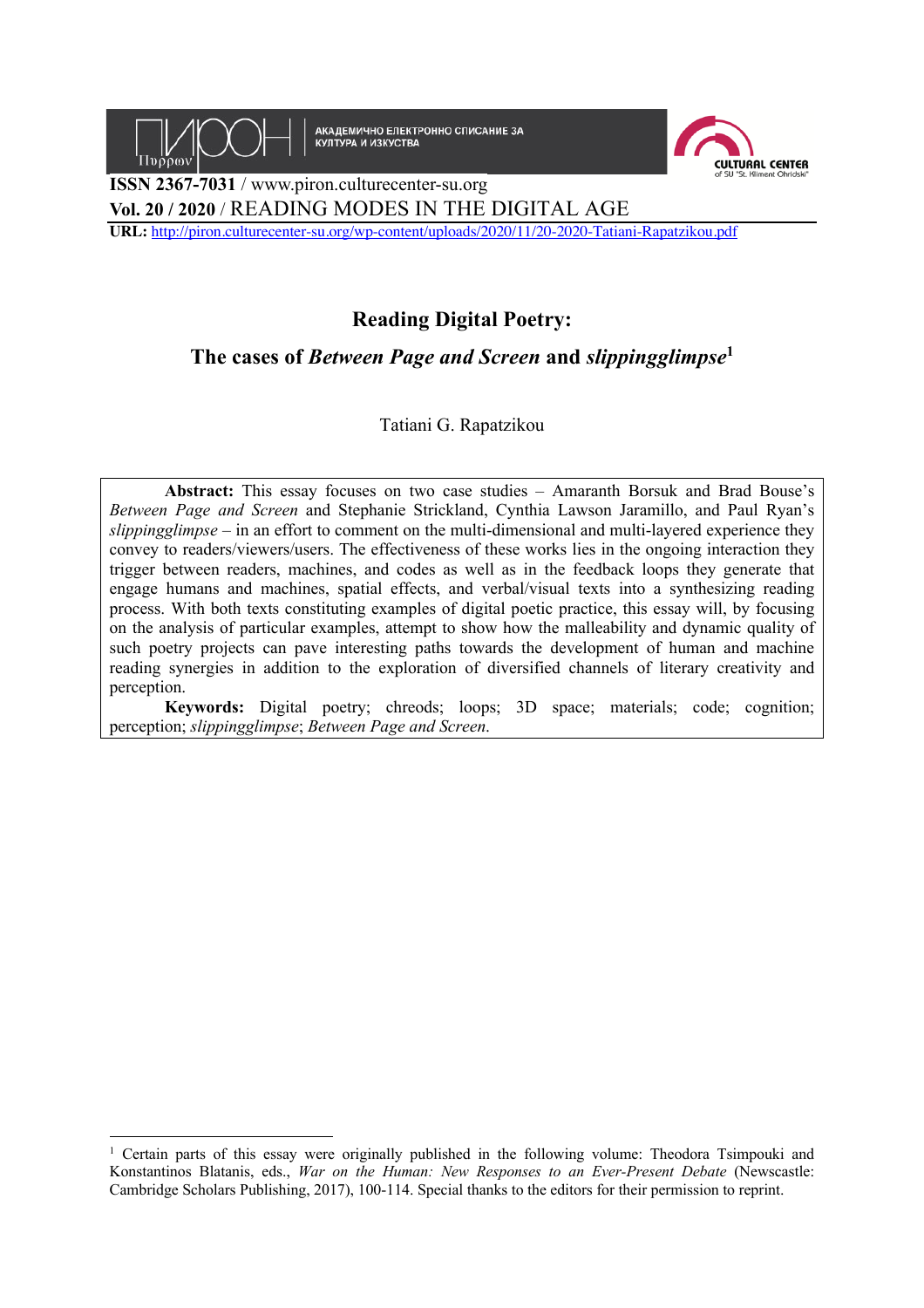The overpowering presence of digital technologies draws our attention to the status of the human reading subject in a media-dominated world. The intriguing textual manifestations that have been produced within the context of electronic literature have led to the creation of digitally-generated texts that involve both the reading subject and the reading machine in concurrent embodied and computer-programmable actions. These kinds of electronic texts combine an array of material and digital elements for the activation of loop-based textual and reading effects. What this observation brings to our attention, which the current paper will attempt to explore with attention paid to two case studies – Amaranth Borsuk and Brad Bouse's *Between Page and Screen* and Stephanie Strickland, Paul Ryan, and Cynthia Jaramillo's *slippingglimpse* – is the intertwining relationship that exists today between print and digital media, and the challenges and creative possibilities that open up when poetrymaking becomes a shareable experience between reading subjects and machines.

Before going ahead with our exploration, it is worth considering what makes poetry such a prolific terrain for innovative applications, especially nowadays, within the digital realm. Loss Pequeño Glazier says that "[i]innovative writing in electronic media has for its charge the *processes* of meaning-making […] exploring the procedures, loops, the processes of digital writing. Such a focus on making's relation to the machine has been a preoccupation of poetry […] in numerous engagements."2 With this comment he locates the innovative character of poetic practice in the process of writing, the way language works, and the mechanisms of writing. In the analysis he provides about the innovative nature of poetry, he refers, among other examples, to the use of mimeography machines (known as the Mimeo Revolution) and their "intrinsic relation between text and its means of transmission"<sup>3</sup> as well as to Charles Olson's projective verse<sup>4</sup> that "adjust [ed] the scale of the poem's activity to new contexts […] into larger scenes of activity."5 What Glazier highlights here is the interest poets have had in the malleability of poetic language and its transmission potential that connects writing on the material space of the page with the material space of the online screen. Characteristically, he adds that "poetry is the line where the impact of technology is explored.

<sup>2</sup> Loss Pequeño Glazier, *Digital Poetics: The Making of E-Poetries* (Tuscaloosa: The U of Alabama P, 2001)*,* 32. <sup>3</sup> Ibid, 32.

<sup>4</sup> "Charles Olson's influential manifesto, 'Projective Verse,' was first published as a pamphlet, and then was quoted extensively in William Carlos Williams' *Autobiography* (1951). The essay introduces his ideas of 'composition by field' through projective or open verse, which is a continuation of the ideas of poets Ezra Pound, who asked poets to 'compose in the sequence of the musical phrase, not in sequence of a metronome,' and William Carlos Williams, who proposed in 1948 that a poem be approached as a 'field of action.' Olson's projective verse focuses on "certain laws and possibilities of the breath, of the breathing of the man who writes as well as of his listenings" ("Essay on Poetic Theory: Projective Verse," *Poetry Foundation*, accessed February 16, 2020, www.poetryfoundation.org/articles/69406/projective-verse).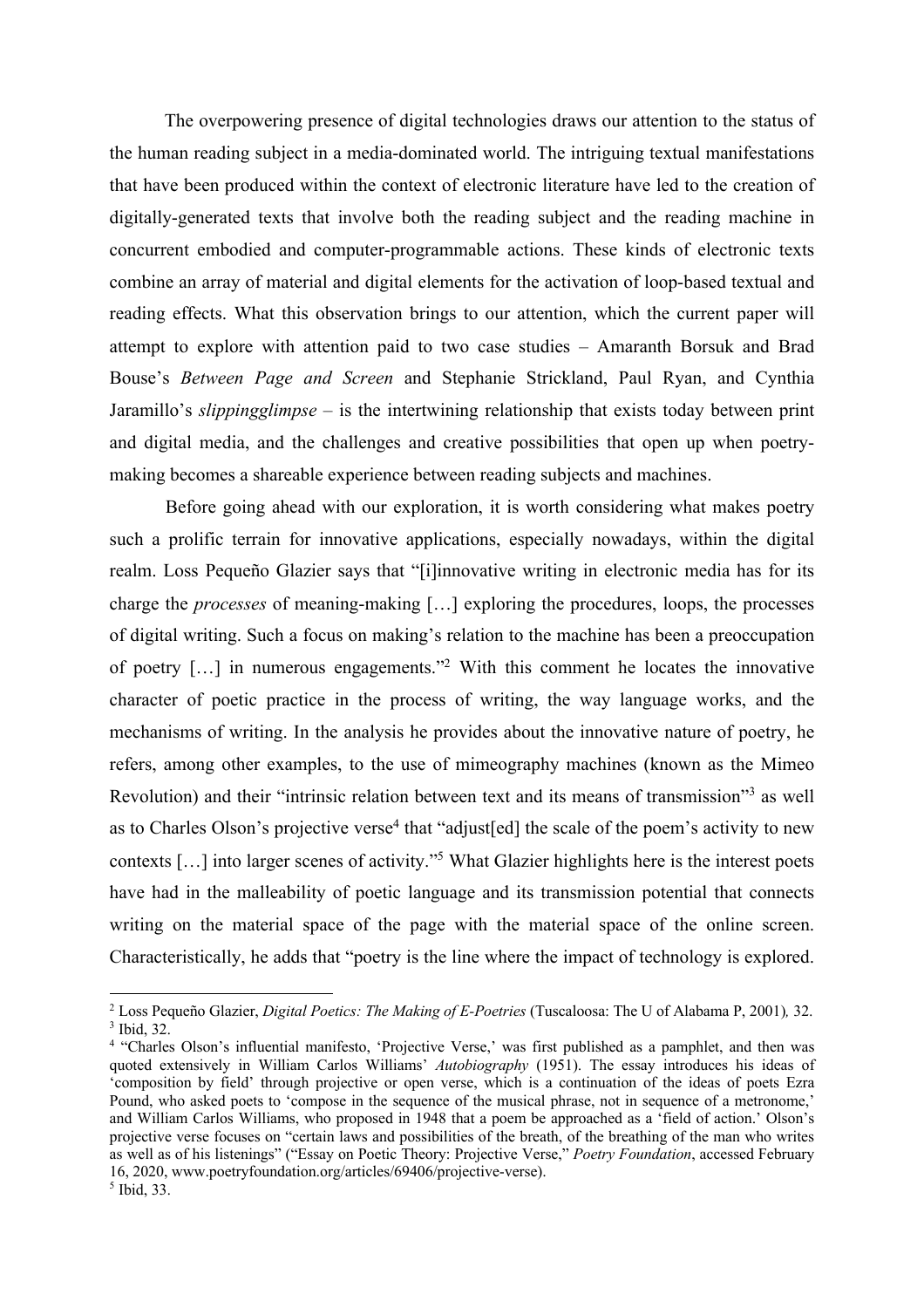[...] [It is] within the twisted barbs of any language, [that] lie the strands, roots, and metaphors of language matter that make the field of poetry such a fertile one to plow."6 What this statement highlights is that poetry has always been concerned with language and the technologies of its production, since "with any development in technology, writing does not stay the same, but the writing technology becomes an expanded way to *perceive* under the aegis of the writing activity."7 Hence, in the case of contemporary digital poetry, writing constitutes a multi-dimensional process because the writing that is visible on the screen is often the outcome of the collaborative effort of different artists using various tools of inscription alongside machine-coded actions.

Specifically, Strickland, Ryan, and Jaramillo's digital poem *slippingglimpse*, published in 2007, constitutes a collaborative multimodal effort between the poet Stephanie Strickland, videographer Paul Ryan, and programmer Cynthia Lawson Jaramillo in an attempt to construct not a homogeneous text, but three different textual versions that feed into one another for the creation of a multilayered online effect. What is challenging about this particular endeavor is the way in which *slippingglimpse* constitutes a composite poetic structure<sup>8</sup> that interacts with and is regulated by imaging technologies and programming languages that simulate print-bound textual patterns and natural visual effects that emulate the repeated but dynamic movement of sea waves also known as chreods. <sup>9</sup> In contrast, Borsuk and Bouse's *Between Page and Screen*, "a hand-bound and letterpress-printed book of poems"10 published in 2012, contains no text but 16 black-and-white markers as well as a URL address that leads to a synonymous to its title website. In addition, as the title also suggests, the computer-activated texts function as personalized responses that Page and Screen, appearing as P and S, send to one another. As for the book itself, it exists both as a material print object and as a 3D-animated textual experience activated via a web camera that also serves as a sensor for the actions and movements of the reading subject. The two case studies introduced here constitute examples of poetic narratives that are not fixed but that are

<sup>6</sup> Glazier, *Digital Poetics*, 38.

<sup>7</sup> Ibid, 33.

<sup>&</sup>lt;sup>8</sup> "[T]he poem text reads image/capture technologies (scroll-text mode) by sampling and recombining words of visual artists who describe their use of digital techniques – it then explores older capture technologies, such as harvesting plants for food and flax for paper" (Stephanie Strickland and Cynthia Lawson Jaramillo, "Introduction," *slippingglimpse*, accessed April 5, 2019, www.cynthialawson.com/sg/pages/introduction.html).

<sup>&</sup>lt;sup>9</sup> "Chreods are a certain kind of loop in the physical world. Some dynamical systems return, not to their same state, but to their 'same flow,' reestablishing their pattern, manifesting stability within change" (Stephanie Strickland and Cynthia Lawson Jaramillo, "Dovetailing Details Fly Apart – All Over, Again, In Code, In Poetry, In Chreods," accessed June 1, 2019, http://www.slippingglimpse.org/pocode).

<sup>&</sup>lt;sup>10</sup> Amaranth Borsuk and Brad Bouse, "Letterpress Edition," accessed June 1, 2019, https://www.betweenpageand screen.com/letterpress\_edition.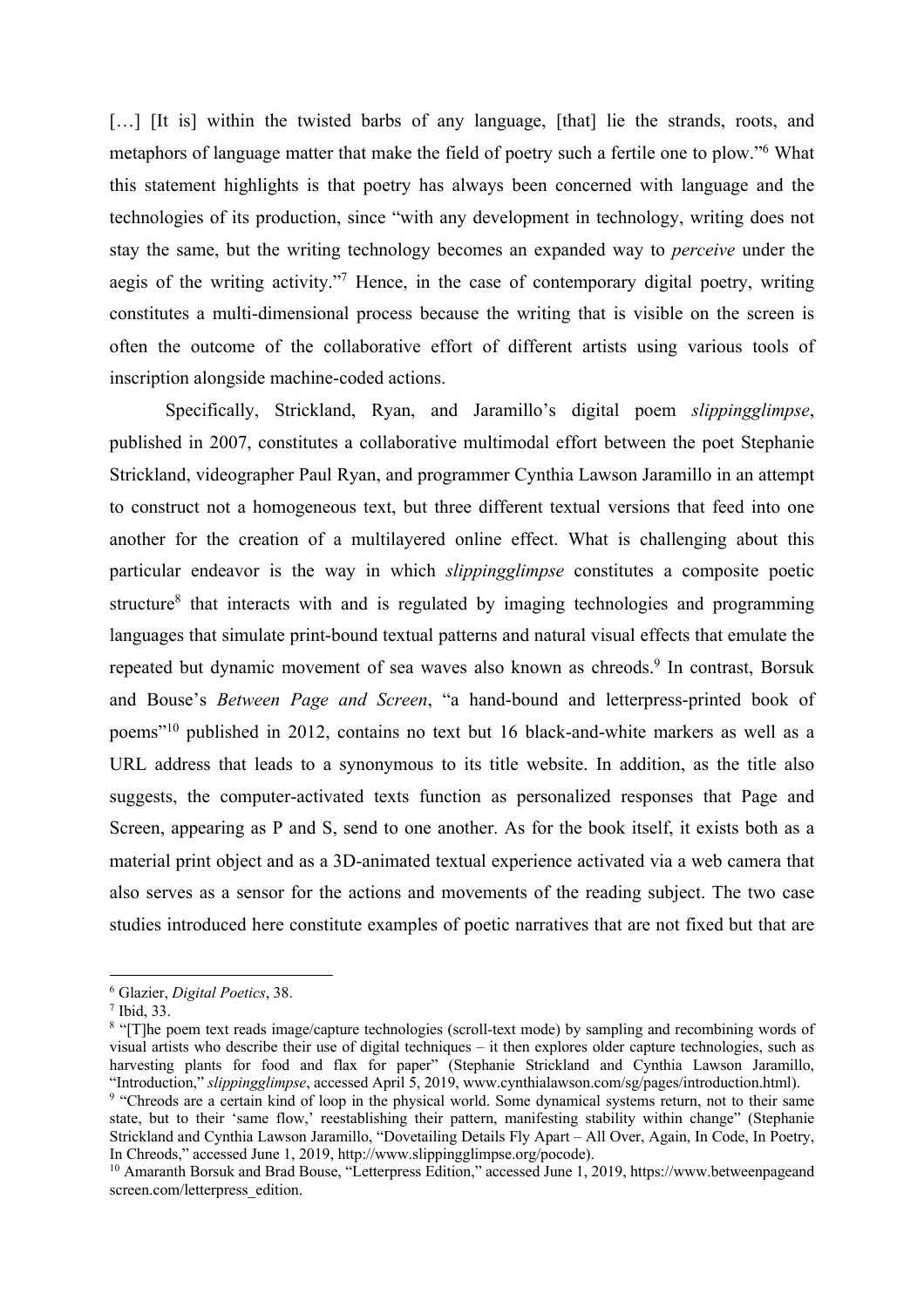subjected to the real-time input provided by the readers/viewers/users and the kind of interactive communication this enacts between human subjects and code-run machines.

As regards the 3D-poem projections in *Between Page and Screen*, they are built upon past writing, transmission, and formatting practices, as is for instance the case with the use of the epistolary form, or the use of shaped and image-like texts in the fashion of concrete and visual poetic techniques in the presentation, organization, and typographical arrangement of the words on the 3D space. In the examples that follow, emphasis is placed on the correspondence and dialogue between page (P) and screen (S) and the multiple loops this kind of interaction generates on a semantic, aural, and algorithmic level:

*Dear S I foot, I fasten to become compact, but listen, that's only part your impact – I always wanted to fit a need.*

*Dear P I take your point – I didn't mean to cut, but it's my stripe, my type, I'd rather shear than share.*<sup>11</sup>

The personification proposed here as regards the role of P and S has a dual function: it facilitates the familiarization of the readers with the 3D textual experience while endowing P and S with physical rather than merely machine-like characteristics. As for the aural playfulness that characterizes the language used here due to the alliterative and assonant sound effects triggered, as for example with the words "fit"/ "need" and "stripe"/ "type," it turns the readers'/viewers' attention to the auditory quality of the writing and its visual effects through its identification with 3D-spatial practices. These two elements are presented not in opposition but in a circuit-like relationship. The various coding and decoding mechanisms at work that hint at the co-synergy and co-development of both human subjects and machines on the level of the skills each agent can energize in his or her attempt to view, write, access, and read the texts activated in the work's 3D environment.

In the case of *slippingglimpse*, as N. Katherine Hayles observes, another kind of cosynergy takes place with "the concatenation of the poem text, video [water] images and algorithimically generated words […] [that create] a recursive system of three interacting

<sup>11</sup> Amaranth Borsuk and Brad Bouse,, *Between Page and Screen*, 2012, accessed April 5, 2019 https://www.betweenpageandscreen.com /book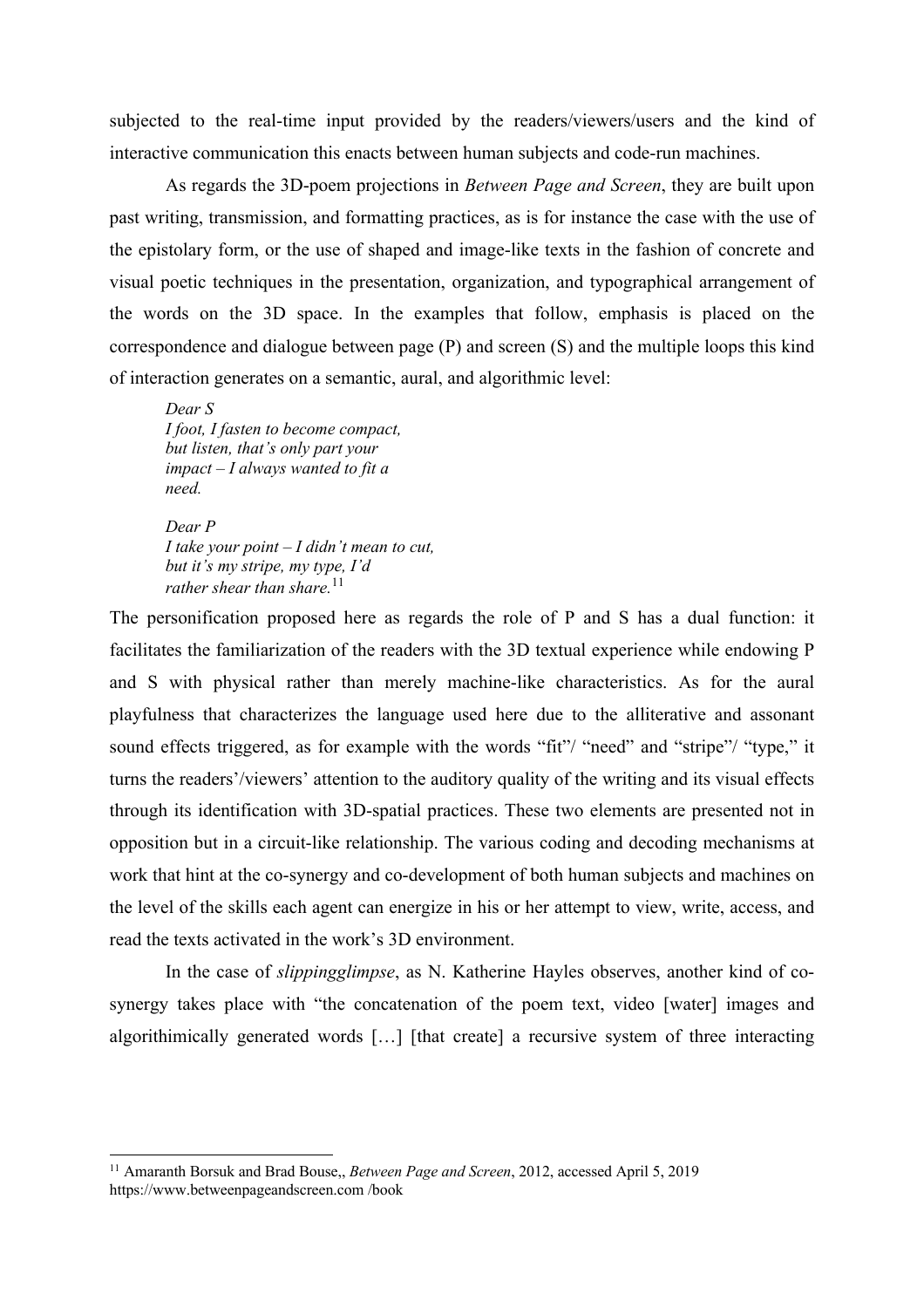feedback cycles."12 Strickland and Lawson Jaramillo characteristically describe this process in their "Introduction" to their work as "a round robin of reading, [where] the water 'reads' the poem text (full-screen), the poem text 'reads' image/capture technologies (scroll-text), and the image-capture video 'reads' the water (hi-rez)."13 The different patterned motions suggested here combined with the readers'/users' navigational responses to the chreod video artwork appearing on the screen open *slippingglimpse* up to combinatory machine and human-subject readings, which highlights the multilayeredness of the work on a visual/verbal, algorithmic, and cognitive level. Chris T. Funkhouser argues that "language and other pertinent content presented in multiple visual layers and sublayers within the interface [of an online work], often as fragments of a textual whole, increase the cognitive demands on its audience."14 For instance, in one of the chreods of *slippingglimpse*, which in its scroll-text mode is split into two columns, is written: "I learn my form my (subtractive) form/ from computed information/ like learning a piece of/ music by heart or a choreographic/ sequence" (left column) and "treading a wave" (right column).15 This is the exact feel *slippingglimpse* creates as it invites readers to respond visually to an iterative and intersecting reading experience, if one takes into consideration the looping actions taking place as the text and the images move on the screen on the basis of certain machine-executable coded sequences, in addition to the various layers the verbal text itself creates with phrases such as "(subtractive) form," "computed information," "music," "choreographic sequence," and "treading wave." As for the use of the personal pronoun "I," it is vague as to whether it refers to a human or machine agent. What the examples from *Between Page and Screen* and *slippingglimpse* suggest is that these works call for the use of different reading strategies and skills in addition to the cultivation of different cultural attitudes and perceptions when it comes to reading, appreciating, and interpreting texts that derive from the interaction of human-subjects and machines.

The development of a reading strategy when it comes to such texts calls for the consideration of various points of view and theoretical observations. In particular, Hayles, in her 2010 article "How We Read: Close, Hyper, Machine," states that "it is time to rethink what reading is and how it works in the rich mixtures of words and images, sounds and animations, graphics and letters that constitute the environments of twenty-first-century

<sup>&</sup>lt;sup>12</sup> N. Katherine Hayles, "Strickland and Lawson Jaramillo: *slippingglimpse*: Distributed Cognition at/in Work," in *Literary Art in Digital Performance: Case Studies in New Media Art and Criticism*, ed. Francisco J. Ricardo (New York and London: Continuum, 2009), 40.

<sup>&</sup>lt;sup>13</sup> Strickland and Lawson Jaramillo, "Introduction."

<sup>14</sup> C.T. Funkhouser, *New Directions in Digital Poetry* (New York and London: Continuum, 2012), 24.

<sup>15</sup> Stephanie Strickland, Cynthia Lawson Jaramillo, and Paul Ryan, "Green," *slippingglimpse*, 2007, accessed June 17, 2019, http://collection.eliterature.org /2/works/strickland\_ slippingglimpse/ slippingglimpse/ pages/ large 3 green.html.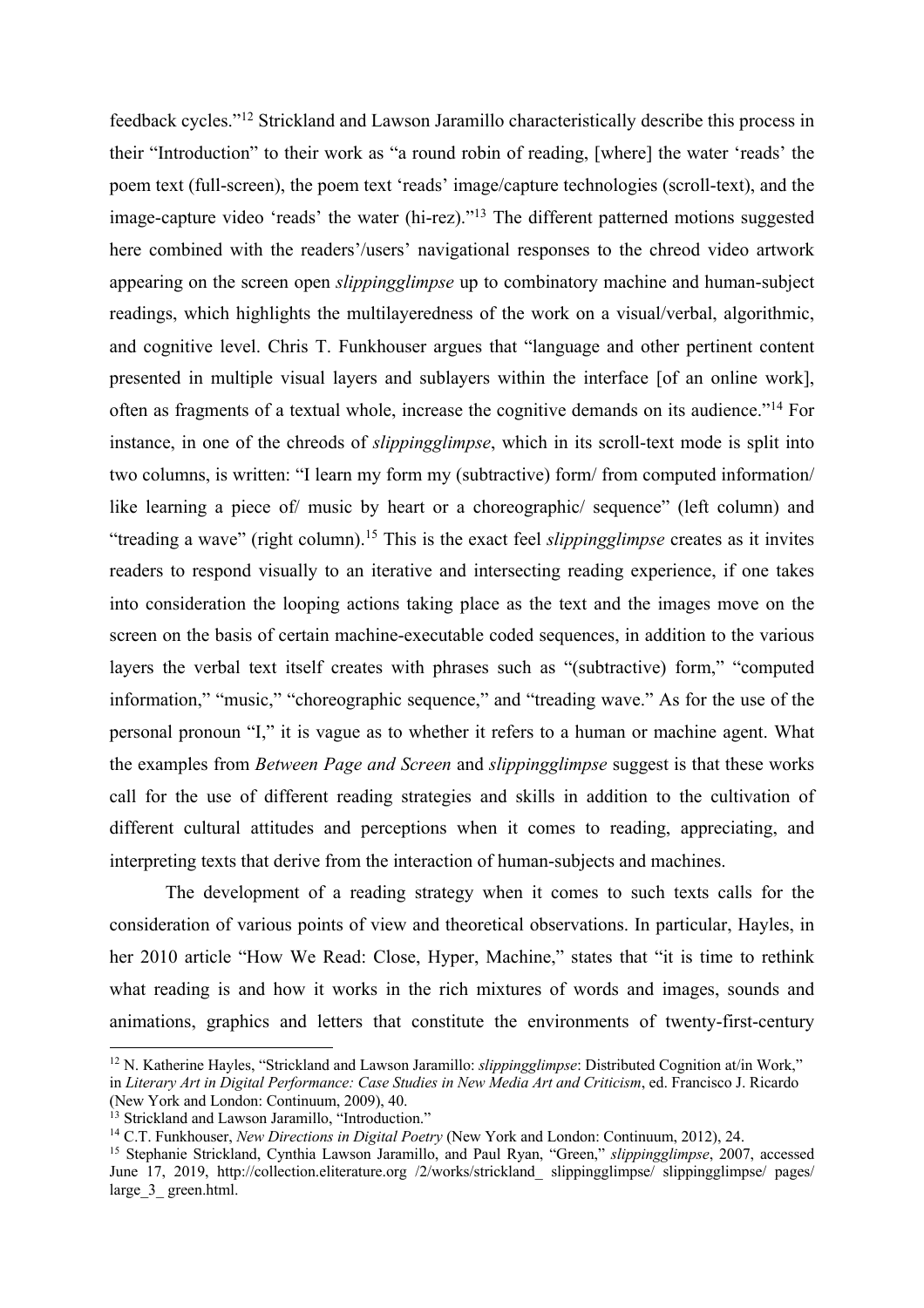literacies."16 While Johanna Drucker, in her 2011 article "Humanities Approaches to Interface Theory," claims that "[o]nce we accept the idea that we move through a discourse field, a web of interpretative activities that assumes spatial dimensions on the screen, rather than being flattened into the space of pages in the freeze-frame mode of manuscript and print, the navigational task can be redefined as way-finding."17 These two comments, appearing in close chronological proximity to one another, invite readers to "rethink" or "redefine" their reading strategies both culturally and cognitively due to their ongoing engagement with digital texts as part of the rapid technological developments taking place nowadays. This is further elaborated on in Hayles's book from 2012, *How We Think*, where emphasis is placed on the "evolution [that] can now happen much faster [...] As digital media [...] become more pervasive they push us in the direction of faster communication, more intense and varied information streams, more integration of humans and intelligent machines […]. These environmental changes have significant neurological consequences [...] in almost everyone who interacts with digital media on a regular basis."<sup>18</sup> Therefore, the reader's ongoing engagement with digitally-generated texts signals a massive shift as to how reading has been and how it needs to be carried out.

It is interesting that the two case studies under consideration in the current essay draw on a mixture of print and digitally-driven processes and skills, which brings to light the synergies that can emerge between human subjects and the tools or media they use at a time of swift cultural and technological change. With these arguments in mind, experimentation with print and digital visualization and writing techniques does certainly challenge readers, since digitally-generated texts, due to their semantic, visual, and kinetic elements, function as regenerative computer mechanisms or feedback loops that are activated by the readers' motions, choices, and actions when they interact with the medium itself, this being the web camera in the case of *Between Page and Screen* and the videoed chreod patterns activated on the computer screen alongside the full-screen, scroll-text, and hi-resolution viewing options offered in the case of *slippingglimpse*. This is exactly where reading and writing practice transforms into a perceptually as well as procedurally immersive experience, with readers now extracting meaning not from what the words mean independently from the medium within which they are activated, but by the way letters, words, and texts move in the online space while intersecting with one another on the basis of how their coded patterns have been

<sup>16</sup> N. Katherine Hayles, "How We Read: Close, Hyper, Machine," *ADEBulletin* 150 (2010): 78.

<sup>17</sup> Johanna Drucker, "Humanities Approaches to Interface Theory," *Culturemachine.net* Vol. 12 (2011): 18.

<sup>18</sup> N. Katherine Hayles, *How we Think: Digital Media and Contemporary Technogenesis* (Chicago: The U of Chicago P, 2012), 10-11.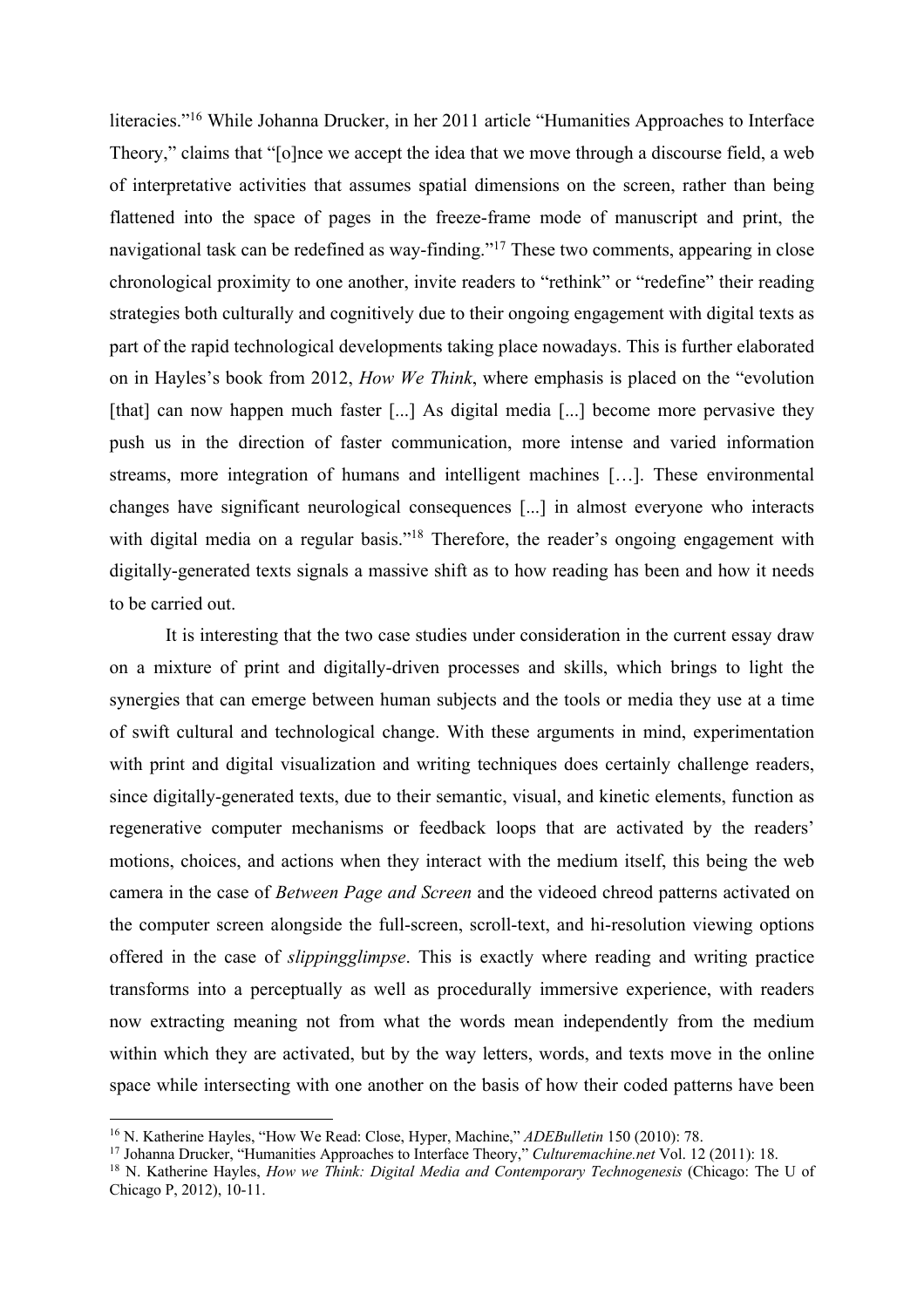synchronized. This explains Glazier's argument about "the electronic page *cross[ing] media by definition,* such extensions are shorthand for the media to which they refer […] a field of activity, with its own particular characteristics, instrumentalities, conventions, and practices."19 What this statement highlights has to do with the combinatorial and extensive processes at work that occur from the multilayering of diverse data and code as well as from the multiple interconnections that grow between various media and modes of perception – visual, verbal, coded, and cognitive – both human and machine. The kind of synergy proposed here, facilitated by artistic and writing experimentations within the digital poetry realm, reveals a different way of looking at human and machine interaction that breaches any binary relations between them for the benefit of the development of co-transmission, co-cognitive, and co-transformative loop actions.

Specifically, the texts in *Between Page and Screen* that are activated by the web camera may appear to be similar to what texts usually look like in a print-bound textual experience, but what these texts actually do, by virtue of the familiarity of their visual form, is facilitate the readers' transition to a different kind of seeing and reading that is now enacted in a 3D-augmented environment. Considering this function in relation to the black and white shapes that are printed in the book-bound version of *Between Page and Screen*, one could argue that because of the encrypted texts they contain, they are not mere visual representations but iconic systems of communication that ask for a variable kind of reading mechanism to be activated. In this way, the innovative character of *Between Page and Screen* lies not in what the readers see printed on the material pages of the book but in the kinetic possibilities the electronic text appearing on the screen has been coded to perform. For example, one of the black and white markers printed on the pages of *Between Page and Screen* activates, when held in front of the web camera, a capitalized word ("SHEER") that quickly changes into four other alliterative and assonant-bound words in various sound and semantic combinations ("SHEARS." "SHE," "HEARS," "EARS").<sup>20</sup> The speed with which the words alternate in the 3D space has very much to do with the coordination of the way the human subject holds the book in front of the web camera and the algorithmically-timed loop that is set into motion to bring all these actions together. The text that emerges here is indeed the outcome of the users' embodied actions that also lead to the activation of a series of coded commands visualized on the screen in the form of recognizable alphabetic characters and word alternations. So the reading that is executed resembles what is familiar to us, due to our

<sup>19</sup> Glazier, *Digital Poetics*, 79-80.

<sup>20</sup> Borsuk and Bouse, *Between Page and Screen*.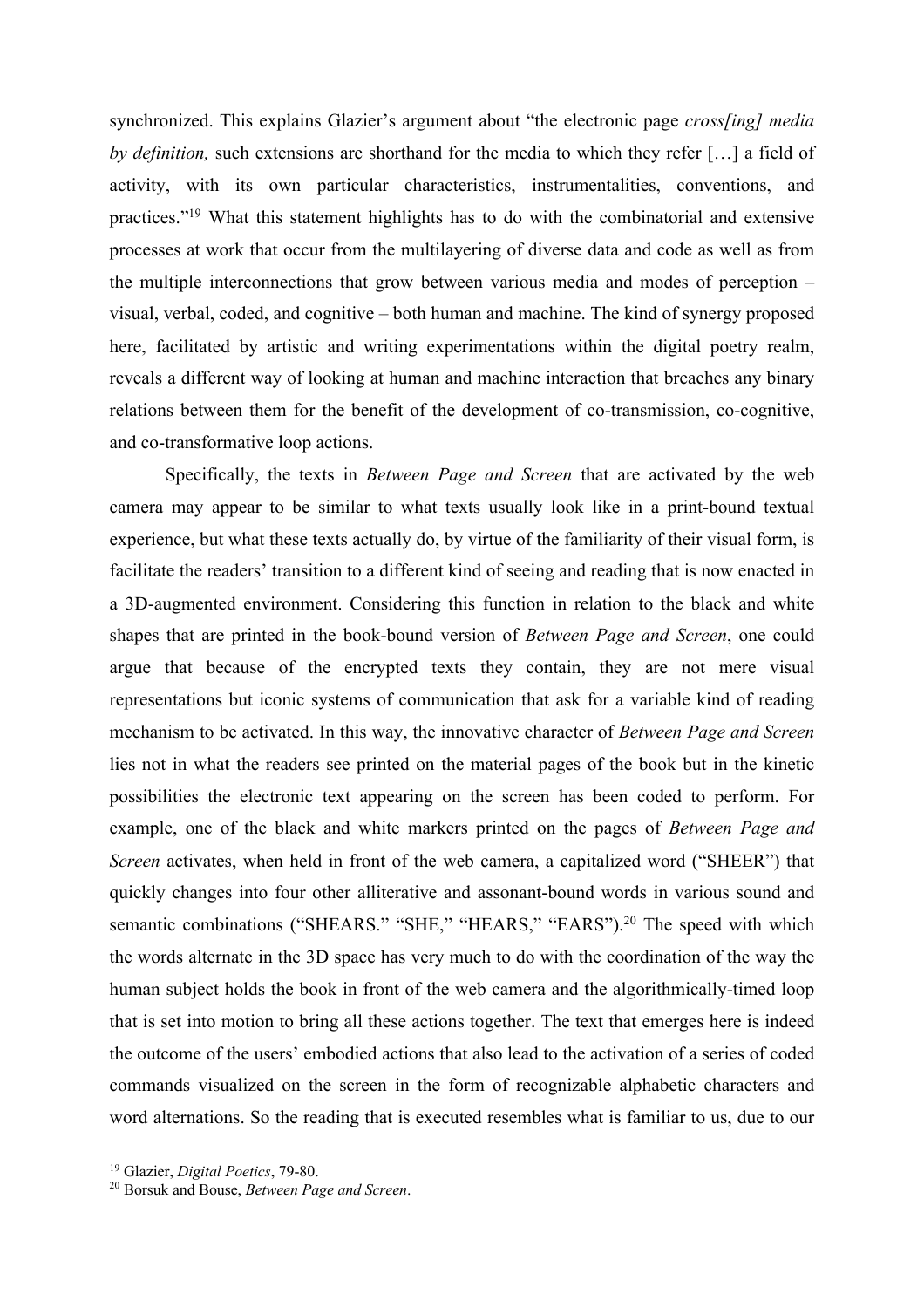codex experience, reading action but only superficially. The kinetic nature of the emerging 3D text destabilizes reading as we know it and asks for distinct movements, both perceptual and gestural, to be executed by the human subject in an effort to stabilize the print book in front of the web camera in order to be able to view, read, or catch a glimpse of the flickering text in addition to searching for any semantic, contextual, or aural connections that may exist between the words that appear on the screen.

In *slippingglimpse*, a different reading experience is activated, with the viewer being invited to look at different unfolding surfaces in a full-screen, scroll-text, and high-resolution video format that contains various elements in motion, that is, the water flow or chreod videos, the words moving on the surface of the water-flow videos, and the scrolling text that can move forward or backward at a low or high speed depending on the reader/viewer/user clicks on the existing pointer. One should also consider the array of light and dark color shadings used in the featuring water videos, which, combined with the floating and curvy font types, further accentuate the fluid and semantically ambivalent nature of the words appearing on the screen. This kind of colorations and word movement is reminiscent of Janez Strehovec's comments on reading digital poetry where he points to the fact that "linear reading gives way to an instable, let us say jumpy perception demanded by the textscape […] that challenges the user to approach it with novel, as a rule hybrid, perceptual acts."<sup>21</sup> This observation helps readers notice that in the context of *slippingglimpse*, words change from mere verbal into visual and kinetic signs whose movements are regulated and synchronized by the machine as well as by the readers' choices regarding the videos played and the order of their selection or viewing resolution. This leads to multiple kinds of intersecting reading patterns such as algorithmic, perceptual, and cognitive. As for the text that unscrolls at the bottom of the online page, it can also be read by the human subject on the basis of its visual arrangement on the screen, which almost emulates a wave pattern, juxtaposed with the grayish, almost upward-moving water video displayed on the upper part of the screen. This becomes evident in the lines below:

> *[left column] each stone I carve… [I]convolve with mathematical ideas… the form*

> > *that no one has ever felt*

or

<sup>21</sup> Janez Strehovec, "Alphabet on the move: Digital Poetry and the Realm of Language" in *Reading Moving Letters: Digital Literature in Research and Teaching, A Handbook*, ed. Roberto Simanowski, Jorgen Schafer, and Peter Gendolla (Bielefeld: Transcript-Verlag, 2010), 218.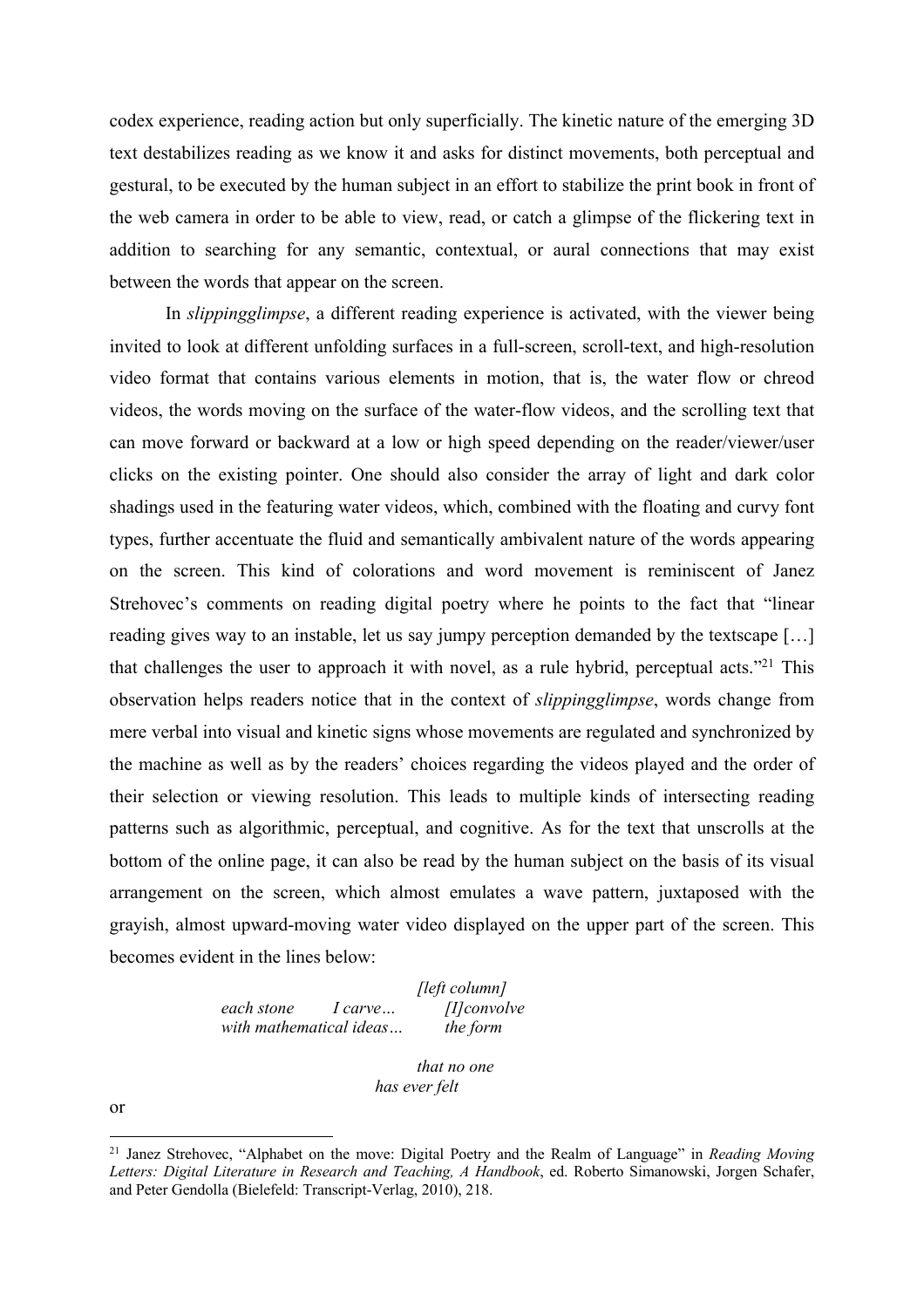*[right column] through a development of consciousness I detached myself from spontaneous expression …turned to…more*

*systematic22*

The flowing line pattern used here, together with the self-referential quality of the writing, as suggested by the use of a first personal pronoun, is juxtaposed with the regulatory words used in the text such as "detached," "systematic," "convolve," and "mathematical ideas." A similar kind of juxtaposition is also created between the grayish but upward-moving water video and the red but curvy, almost indiscernible, words floating on its surface. However, everything that appears on the screen is mathematically-generated, while the juxtaposing effects mentioned allow readers to perceive the loopings that are in action in order for the work to sustain the effects of both immediacy and playfulness it has on the readers/viewers/users.

The actions described in the two works under examination echo Manuel Portela's analysis of similar experimental visual works, which he comments on by saying that "[t]he process of visual search is primed as readers have to match an alphabetic order of writing, which they already master, with visual codes that have to be inferred, deciphered, or constructed during the act of reading. […] The automatic movement of reading a familiar form of writing becomes denaturalized through an instance-specific spatialization of characters and words."<sup>23</sup> This process of familiarization and defamiliarization that the human subject both activates and is confronted with by the computer's algorithmic combinations highlights a visual and a cognitive subversion at work. This marks a transition in the context of experimental poetic practice from reading what seems to be known—as it happens with the visible alphabetically inscribed and rotating or fluid words on the computer screen we see in *Between Page and Screen* and *slippingglimpse* respectively—to actually reading, even though unconsciously and indirectly, the computer code that actually activates all action that is visible to us on the screen. The dynamic but, at the same time, subtle co-evolving and co-affecting actions that take place between reading machines and human readers lead us to an unavoidable admittance of a change that is already taking place and of a different reading subjectivity emerging.

<sup>22</sup> Strickland, Lawson Jaramillo, Ryan, "Upward," *slippingglimpse*.

<sup>23</sup> Manuel Portela, *Reading Scripting Motions: The Codex and the Computer as Self-Reflective Machines* (MA, Cambridge: The MIT Press, 2013), 25.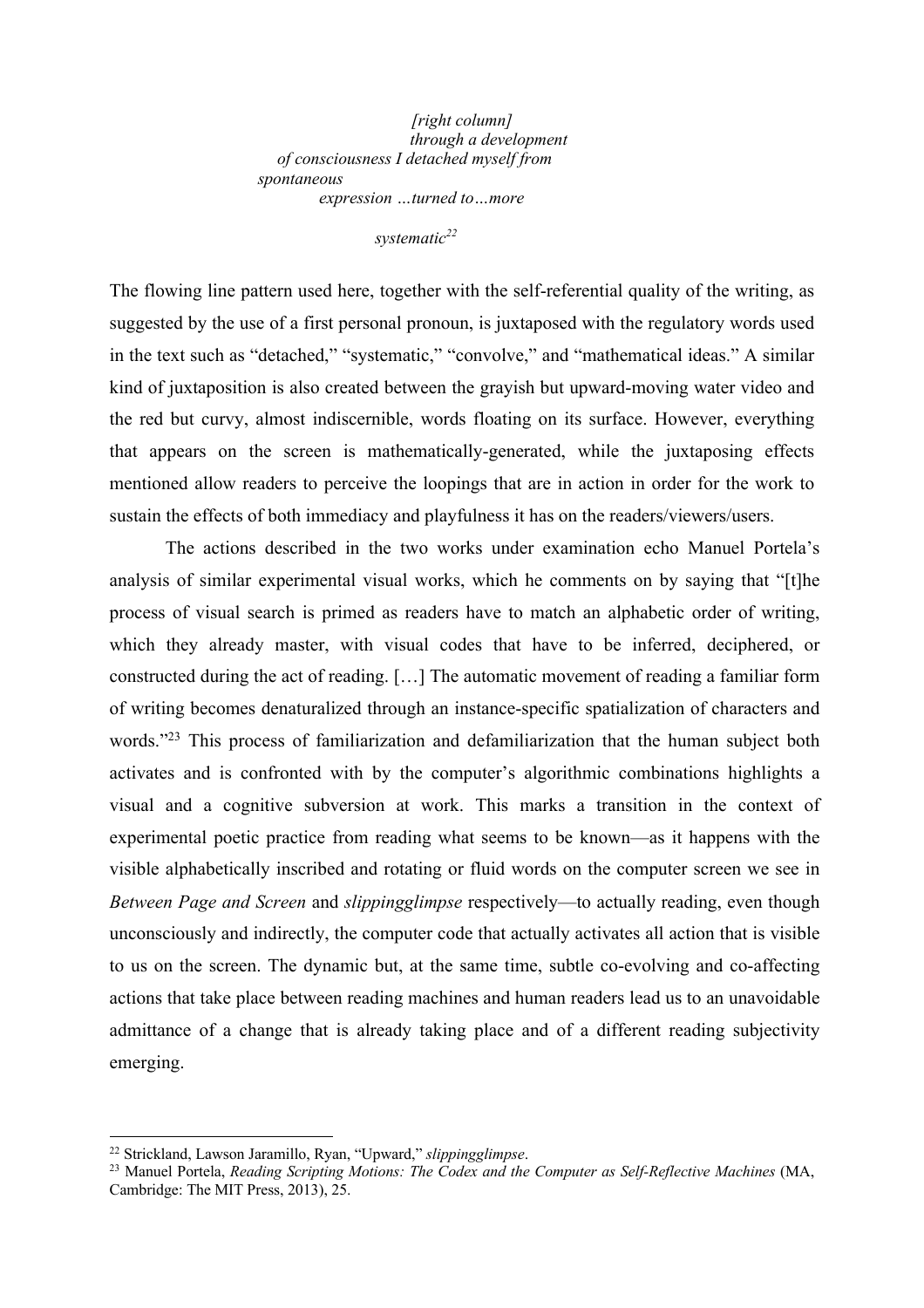Strehovec writes about "enter[ing] the novel ontological condition of the present reality determined by the hybridization and merging of in-between spaces and times, which challenge our ways of perception in terms of linking and amalgamating different perception acts and procedures."24 This connects with Hayles' previously mentioned arguments on the altered cognition that emerges from our intense interaction with machines, which in turn leads us to the "multilevel, multiagent interactions occurring [when] […] human and machine cognitions intermesh," with attention paid to the "feedback and feedforward loops connecting different levels with each other and cross-connecting machine processes with human responses."25 For example, in the case of *Between Page and Screen*, the co-engineering of human readers and machines starts the moment the user opens the book and is confronted with the information encrypted in the black and white markers on each page, while in *slippingglimpse*, readers move between the full-screen, scroll-text, and hi-resolution visualization and reading patterns the work generates. It is in these interweaving, constantly alternating, and intersecting loop actions that a transformation in the human subject's reading habits and engagement with the machine takes place, an act that blurs and also effaces not simply the dividing line between the two agents but between the reading possibilities computer coded-language can develop when it attempts to respond to a human reader's unpredictable actions. This reminds of Strickland and Lawson Jaramillo's remark in their online essay where they write that "the role of the artistic coder [is] to question the coding languages, both through self-reflection and by using them for unintended purposes. [...] introduce [ing] multiplicity where none existed and challeng [ing] definitions of *intent* for the entire environment of programming language, machine and system."<sup>26</sup> As a result, the more the interaction between the coded cycles that sustain the feedback loops in a computing system with the human subjects, the more responsive and creative these coded languages can become in confronting the reading subject with diverse, often unexpected, onscreen perceptual combinations of images and words.

Viewing these challenges alongside the augmented reality technologies employed in *Between Page and Screen* as well as the programming and videographing technologies *slippingglimpse* resorts to, one realizes that although they appear to be reader/viewer/user generated by the movements and actions that set them into motion, they are actually part of a different set of operations. Portela characteristically writes about processes of this kind that "the semiautomatic nature of text generation, although subject to decisions that affect its

<sup>&</sup>lt;sup>24</sup> Strehovec, "Alphabet on the Move," 222.

<sup>25</sup> Hayles, *How We Think*, 13.

<sup>&</sup>lt;sup>26</sup> Strickland and Lawson Jaramillo, "Dovetailing Details Fly Apart."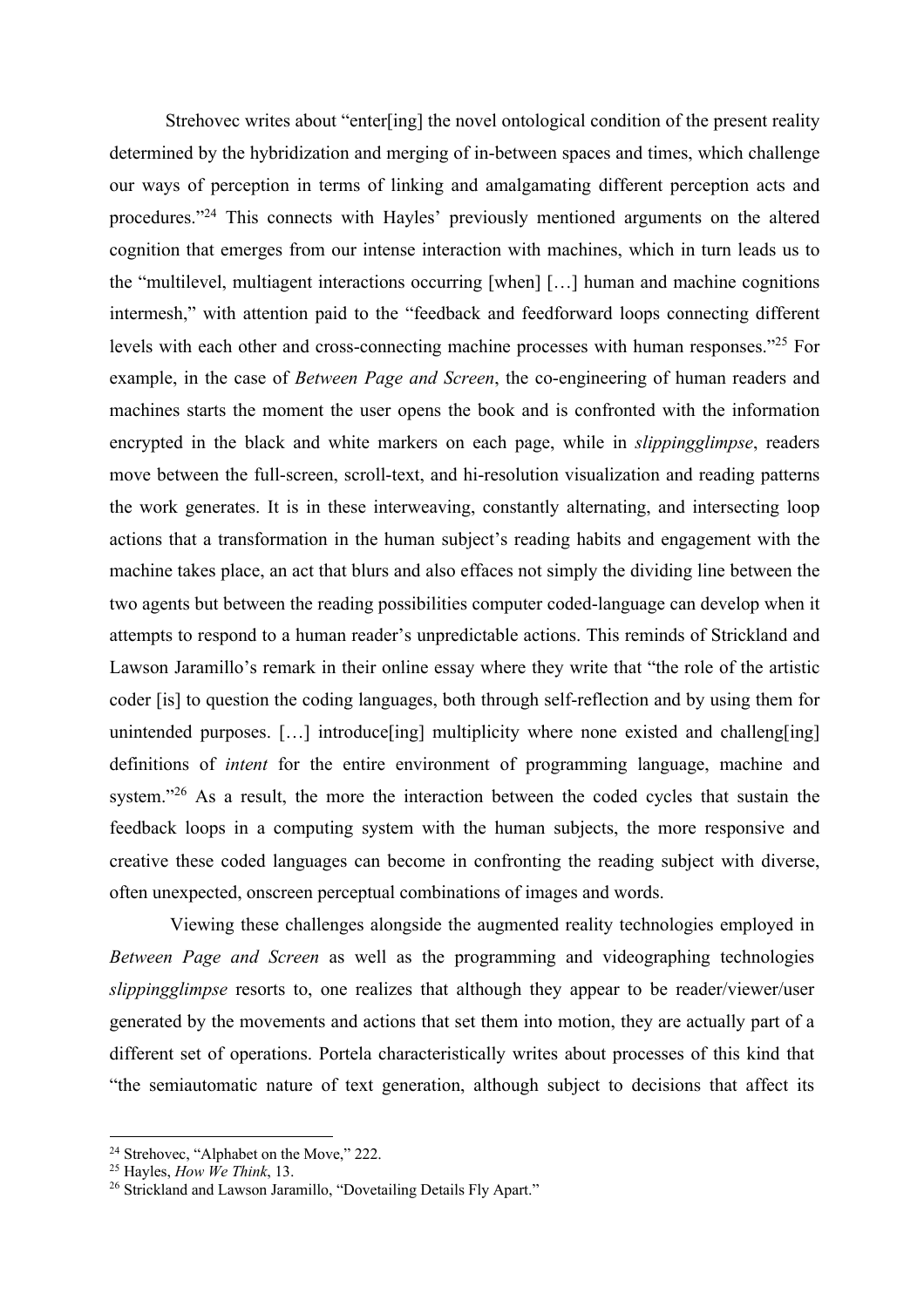enfolding, appears to offer the text as a kinetic spectacle, disconnected from its interpretive remediation by a reader."27 Both *Between Page and Screen* and *slippingglimpse* offer an alternative narrative experience that allows us to reflect on the multiple roles language and readers/viewers/users can play or on the multiple communication or language/code systems that can co-exist if we decide to move beyond the visual, often mesmerizing, effect these works have on the readers/viewers/users and focus on their interaction with them.

Funkhouser interprets this emerging tendency as a form of "transcreation" that is "[a]n inventive process of passing between two languages, […] occur[ing] within the multimodalities enabled by machine and network processes."28 What this brings to our attention is the co-developmental processes at work between reading machines, coded languages and materials – for example video or visual or sound files – all needing to be synthesized together as part of a series of complex transcreations of dense mechanical and coded actions. As a result, the poetic potential in *Between Page and Screen* and *slippingglimpse* actually relates to the malleability and multiple combinations of computer processed coded languages that are responsible for the visual patterns and kinetic possibilities the programmed coded material can generate. So this makes us realize that poetry, when examined in conjunction with the media of its production, can lead to different configurations and ways of perceiving the creative potential of the poetically- and digitally-joined actions often translating on the screen space in cognitively alternative and usual patterns. Τhis links to Glazier's observation that "the most important aspect of electronic space is that it is a space of poeisis."29 As a result, the poetic experience *Between Page and Screen* and *slippingglimpse*  activate derives from the coded permutations stored in the machine and the human actions that allow for such permutations to be visualized in forms and verbal structures on the screen that are seemingly recognizable without having been previously encountered. Obviously, what we see on the screen in these kinds of processes is just a simulation of verbal forms recognizable to us because substance and depth have now transferred from the words themselves to the actual code in addition to the reader/viewer/user actions that activate them. So code and bodily movement may be invisible and unnoticed but not unreadable.

Returning to Borsuk and Bouse's *Between Page and Screen*, this process becomes apparent in the following example where the screen (S) says to page (P):

<sup>27</sup> Portela, *Scripting Reading* Motions, 158.

<sup>28</sup> Funkhouser, *New Directions*, 242.

<sup>29</sup> Glazier, *Digital Poetics*, 3.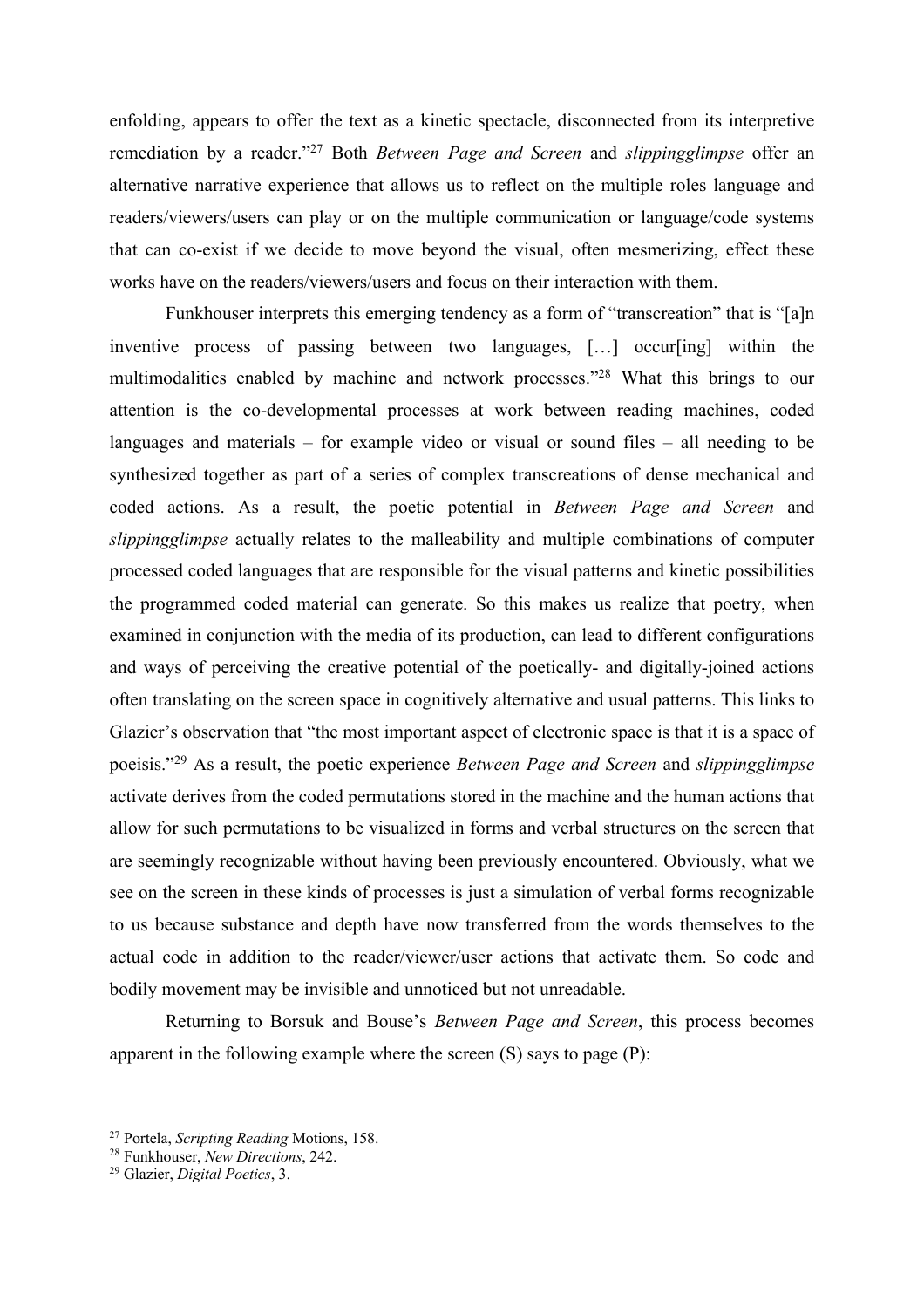*Dear S A screen is a shield, but also a veil it's a sheer and can be shorn. There's a neat gap between these covers, a gate agape, through which you've slipped your tang. Paper cuts too, Swordsmith, let's name this pagan pageant, these rows of lines or vines that link us together.*

*—P*<sup>30</sup>

Although this playful dialogue looks familiar in its written letter form, it is semantically fuzzy not because of the meaning of each of the words but as a result of the multiple combinations or juxtapositions that can emerge. Even though P refers to its own divided and unstable relationship with S in a self-referential and metaphorical manner, with words such as "screen," "shield," "veil" and "covers," the text the readers encounter here seems to be mostly displaying its semantic playfulness and flickering status due to how quickly it can easily disappear with a sudden move or gesture of the reader/viewer/user in front of the webcamera. In this case, it is the readers'/viewer's/users' own intervention that may intensify the flickering nature of the textual experience by re-positioning its creative poetic energy not in the text and the lyric quality of the language it uses or the feelings it elicits for the lyric subject but in the interaction between the human subject and its body movements in conjunction with the camera's and computer's digitally-coded commands. Turning now to Strickland, Ryan, and Jaramillo's *slippingglimpse*, a similar kind of textual instability is generated, as it becomes evident in the following example from one of the scroll-down poetic texts that is juxtaposed to a blue and white translucent water effect:

> [left column] *flattened into visibility: A 2-d sign of great spatial ambiguity*

> > *animation*

*hangs onscreen*

[right column] *Seeing is forgetting the name of what you see*

*very slow-motion flicker<sup>31</sup>*

<sup>30</sup> Borsuk and Bouse, *Between Page and Screen.*.

<sup>31</sup> Strickland, Lawson Jaramillo, Ryan, "Blue Feather," *slippingglimpse*.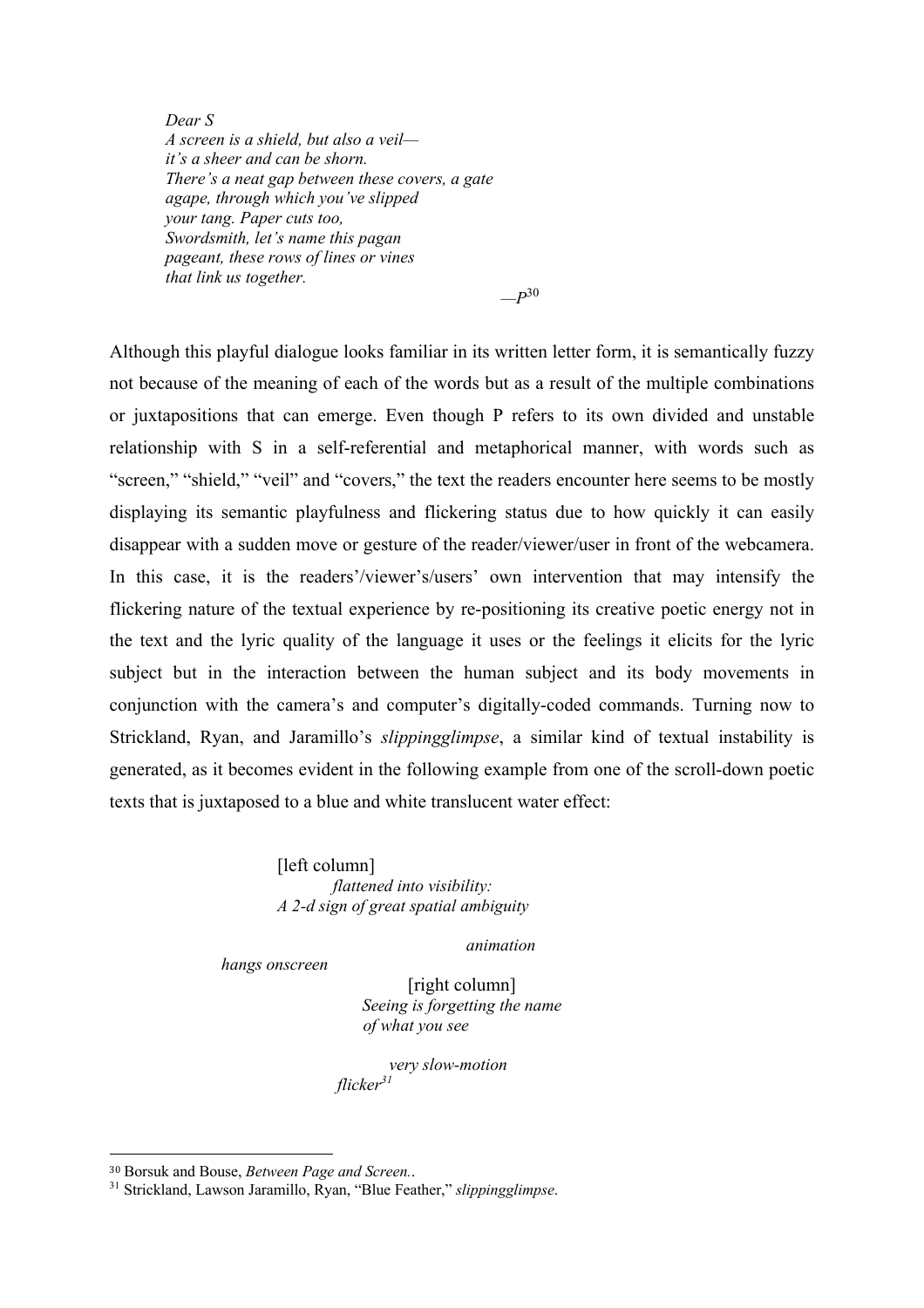In particular, the constant but algorithmically coordinated change of the water color and shading, combined with the dimly seen words floating on its surface, should be considered in tandem with the text cited above. Certain of the words and phrases used, such as "spatial ambiguity," "animation," "hangs onscreen," "slow-motion," and "flicker" enhance the feel of visibility and invisibility alongside the kinetics the water-flow pattern and the words floating on its surface create. In the hi-resolution and full-screen option of the work, some of the words densely clustering together while floating on the almost transparent water surface construct an elusive effect that the phrase "forgetting the name of what you see" from the text cited may be referring to. The activation and intersection of visual, verbal, algorithmicallyanimated but code-driven effects lead the reader/viewer/user to a multileveled reading experience that demands a different cognitive and narrative engagement. Hayles, in her discussion of *slippingglimpse*, talks about the enactment of a "three-fold recursive cycle between human and nonhuman cognizers."32 What this observation suggests is that it is the human subject's intervention that sets all these visualizations in motion and it is the human subject who can find meaningful connections between them in an effort to read what is revealed on the screen.

The examination of these kind of experiments paves the path for the consideration of the creative opportunities and literary appropriations that open up when embodied actions, perception, and cognition are examined alongside digitally-activated processes and actions. Both case studies examined here with particular examples discussed reveal that readers/viewers/users, when caught up in this process of digitally-generated visual and textual interactions, cannot avoid being affected by the visual and reading practices the two works invite them to engage with. Capturing a major transitional moment in time and our inbetweeness with regard to writing and reading habits, in addition to how we perceive literary texts and conventions, *Between Page and Screen* and *slippingglimpse* make us aware of the combinations of materials, media, verbal/visual/kinetic/coded languages, and body actions. All these certainly extend the terrain of creative and cognitive human and non-human practice, while bringing to our attention diverse means of verbal and visual manifestations of data communication. Hayles mentions that "language inhibits and enables; seeing is essential and inadequate,"33 a remark that highlights that no system of communication is steady and infallible. What matters here is not what we immediately see and understand, but the synergies that emerge between seeing and reading, as well as the gaps such synergies leave

<sup>32</sup> Hayles, "Strickland and Lawson Jaramillo's *slippingglimpse*," 39.

 $33$  Ibid,  $45$ .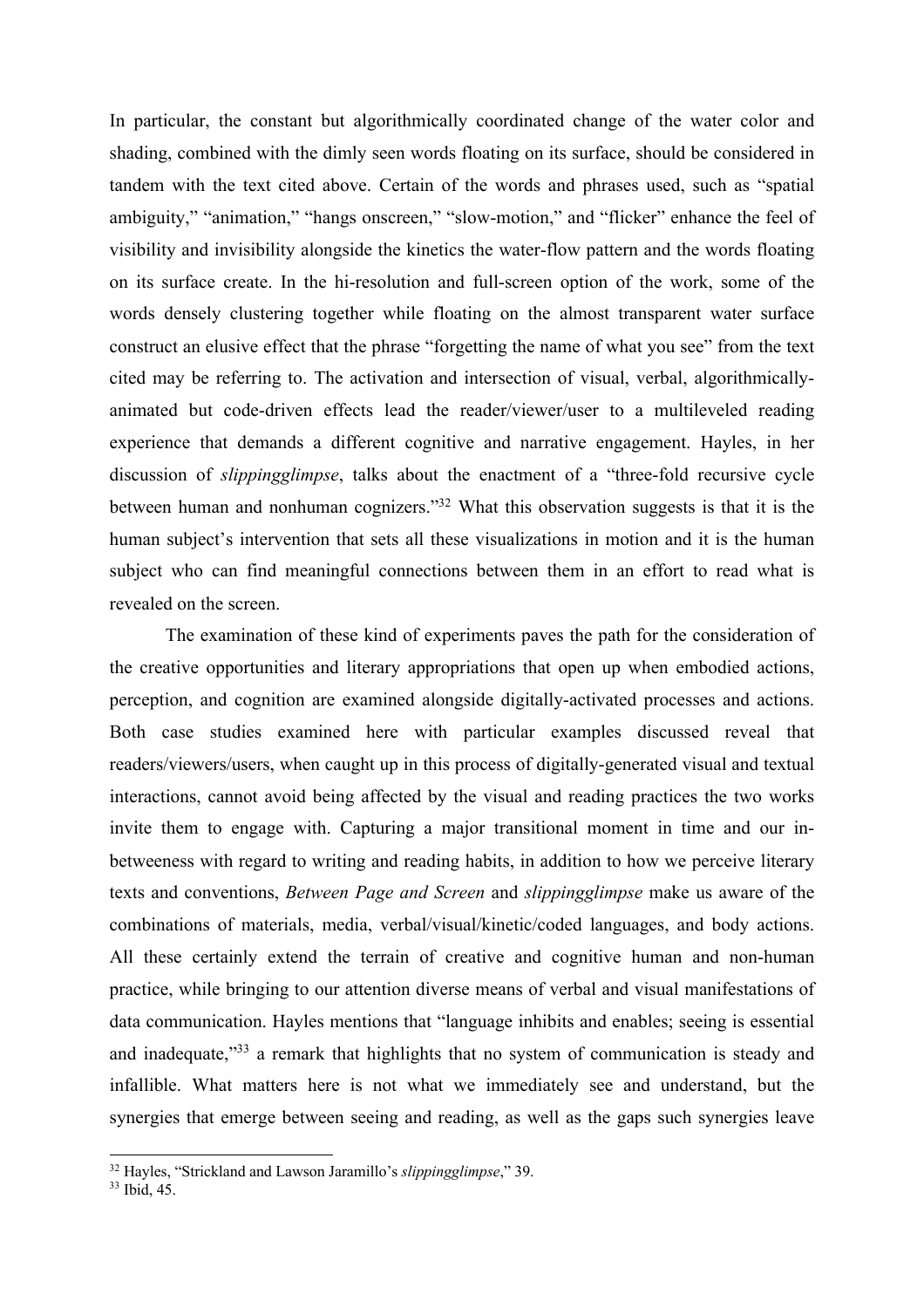for further cognitive, creative, and aesthetic exploration and development to occur. Considering the works explored here within the context of digital poetry production, one is encouraged to re-think what this kind of poetry can do, how flexible it is, how it refashions our understanding of verbal and visual language, how it challenges, subverts, and extends conventional poetic forms and patterns, and how much it tells us about the subject—either human or machine—that tells the story and the medium of its telling. *Between Page and Screen* and *slippingglimpse* bring together tools and materials, artists and readers, writing and reading skills that push readers/users/viewers to delve much deeper into the allegiances that are created when poetic craftsmanship and digital technologies come together. Certainly one should not overlook the challenges and even risks that occur in the impact all these processes have on how we think, perceive, and understand the reality that envelops us. All these kinds of allegiances still need to be explored, but what they invite us to do at this stage, in Funkhouser's words, is to "[r]emain open to any possibility [which] is the best way to proceed in the process of perceiving digital poems."34 This is exactly where the dynamism of such digital works lies: in their "active, energetic (if ephemeral) form of expression produced as a result of acts by authors and viewers" as well as intelligent machines.<sup>35</sup>

<sup>34</sup> Funkhouser, *New Directions*, 35.

<sup>35</sup> Ibid, 25.